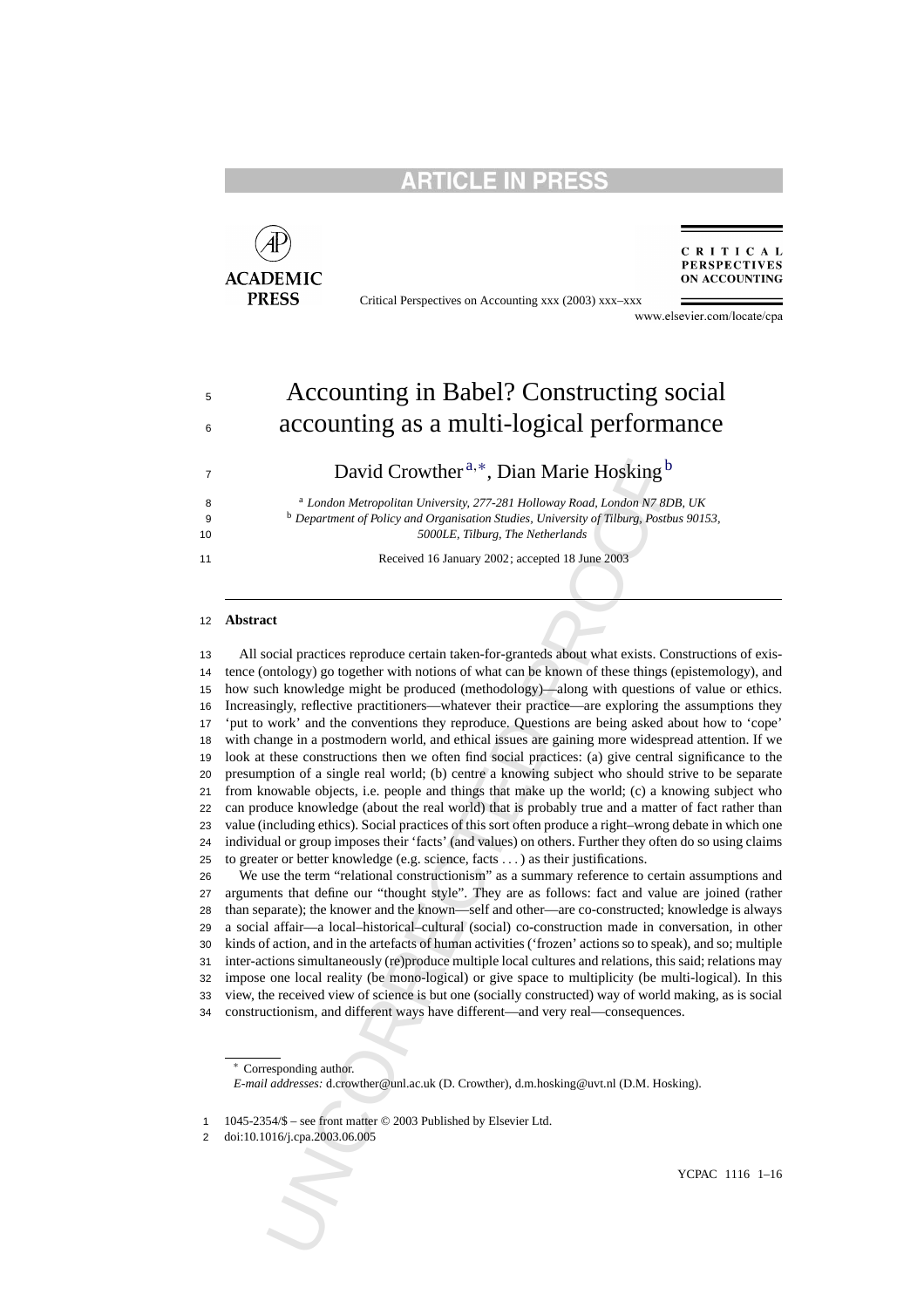2 *D. Crowther, D.M. Hosking / Critical Perspectives on Accounting xxx (2003) xxx–xxx*

 In this paper, we take our relational constructionist style of thinking to examine differing constructions of foot and mouth disease  $(FMD)^1$  in the UK. We do so in order to highlight the dominant relationship construction. We argue that this could be metaphorised as 'accounting in Babel'—*as mul- tiple competing monologues*—many of which remained very local and subordinated by a dominant logic. However, from a relational constructionist point of view, it is also possible to argue that social accounting can be done in a more *multi-logical* way that gives space to dialogue and multiplicity. In the present (relational constructionist) view, accounting is no longer 'just' a question of knowledge and methodology but also a question of value and power. To render accounting practices more ethical they must be more multi-voiced and enable 'power to' rather than 'power over'. © 2003 Published by Elsevier Ltd. *Keywords:* Multi-voiced; Power; Ethical

### <sup>46</sup> **1. Foot and mouth disease in the UK**

Foot and mouth disease in the UK<br>
Con 19 February 2001, foot and mouth disease (FMD) was officially<br>
C. This was the first confirmed official outbreak sine of the UK had increased to such an extent that the<br>
ing used. Fur <sup>47</sup> On 19 February 2001, foot and mouth disease (FMD) was officially declared to exist in the <sup>48</sup> UK. This was the first confirmed official outbreak since 1968. Within 3 weeks, the number <sup>49</sup> of outbreaks around the UK had increased to such an extent that the term "epidemic" was 50 being used. Further, Professor Roy Anderson<sup>2</sup> (self-styled expert in computer modelling the epidemiology of human diseases<sup>3</sup>) described it as an epidemic out of control.<sup>4</sup> Despite this being refuted by a government minister,<sup>5</sup> the claim was subsequently repeated on the 53 national television programme Newsnight.<sup>6</sup> Over the next 3 months, the disease was at the <sup>54</sup> forefront of the government agenda and news reporting—and was pronounced so serious that local government elections were postponed from May until June,<sup>7</sup> when the computer <sup>56</sup> modelling predicted that the epidemic would be almost over. <sup>57</sup> The FMD outbreak was considered so serious that the public were banned from entering <sup>58</sup> parts of the countryside in the hope of preventing the spread of the disease. This ban affected

<sup>3</sup> Although no demonstrable link between the epidemiology of human diseases (e.g. Aids or malaria—the subjects of his modelling) and the spread of FMD had been established, his team included a person who had earlier written a paper concerning previous FMD epidemics. His subsequent involvement in managing the epidemic and its control was of course based upon this legitimation rather then his friendship with Sir John Krebs, chief executive of the government's Food Standards Agency.

<sup>4</sup> Presentation given to Food Standards Agency (but not the Ministry of Agriculture Fisheries and Food (MAFF)) on 6 March 2001.

<sup>&</sup>lt;sup>1</sup> Foot and mouth disease affects cloven hoofed animals and can be considered comparable to a severe case of influenza for humans—debilitating but not normally fatal.

<sup>&</sup>lt;sup>2</sup> It is interesting (although not directly relevant) to note that Anderson had resigned from his Oxford chair in May 2000 after being forced to formally apologise and pay legal costs and damages to a colleague after making accusations that she had gaining preferment by sleeping with another professor. He had previously resigned (March 2000) from the board of trustees of the Wellcome Trust 'in view of recent events at the University of Oxford'. This resignation was not connected with his application for research grants in excess of £4 million while being one of the trustees who awarded the grants.

<sup>5</sup> Nick Brown, Minister of Agriculture—a post which was subsequently abolished—in parliament on 11 March 2001.

<sup>6</sup> A programme shown on 21 March 2001.

<sup>7</sup> It was widely expected that the national General Election would also be held at the same time. This expectation is supported by the fact that the delayed local elections and the general election were subsequently held at the same time.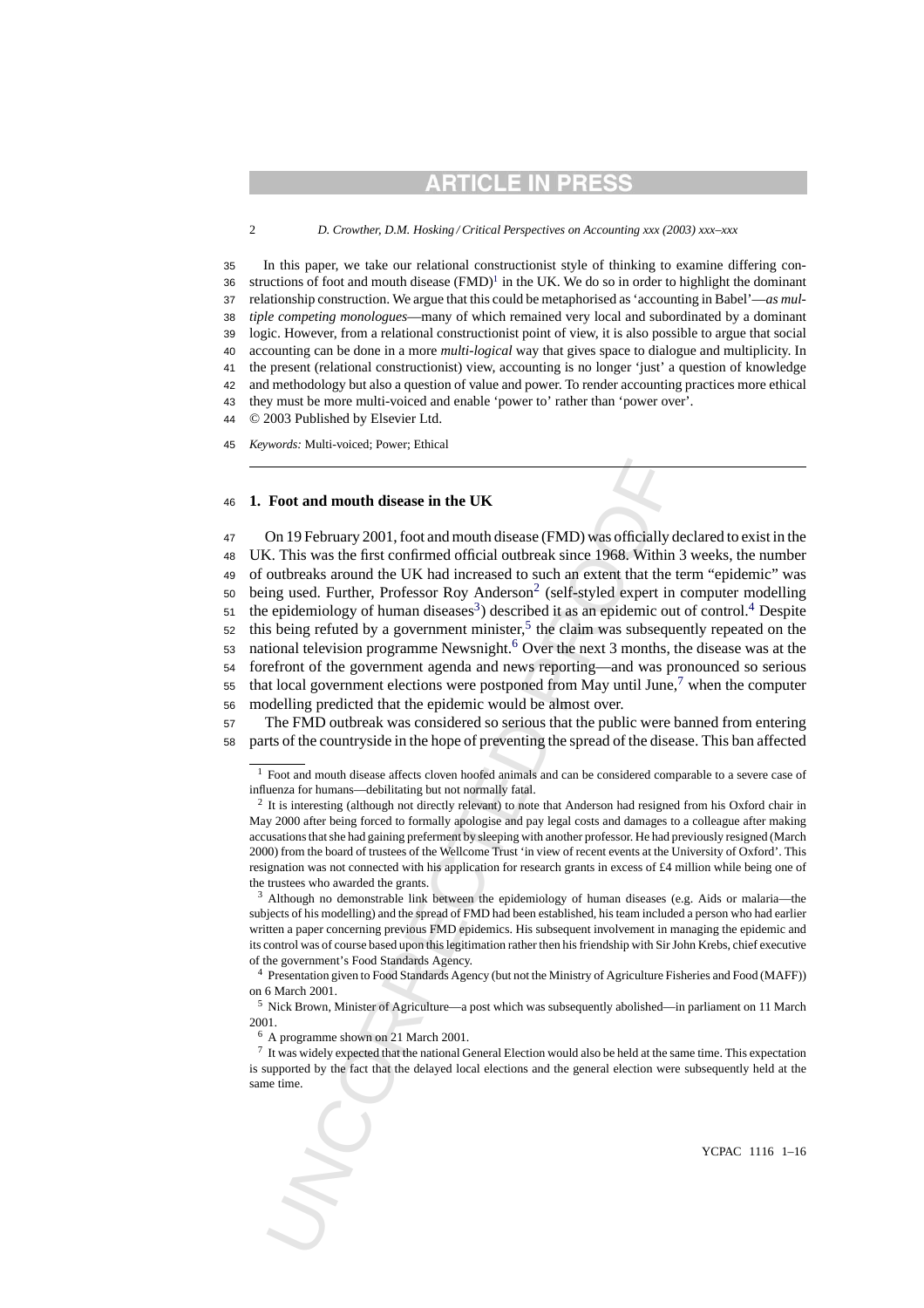*D. Crowther, D.M. Hosking / Critical Perspectives on Accounting xxx (2003) xxx–xxx* 3

reporting. Despite that fact that approximately one third of the cord<br>reporting. Despite that fact that approximately one third of the cord<br>of diff this amouncement, and despite the fact that much of the<br>isoperated form d large part of the countryside—as determined by local authorities—whether or not any out- breaks of FMD had been reported and, in some instances, whether or not any livestock were present. The effect of the ban upon local businesses, particularly on tourism—upon which 62 a large proportion of the countryside economy is based  $\delta$ —was very severe. The effects had been so miscalculated in the initial accounting that by Easter hasty changes were being made to the official pronouncements and policies. By late April, the British Government was pub- licly announcing that the countryside—far from being closed to the public—was actually 'open for business'. This was regardless of the fact that little more than hotels and teashops in tourist towns were actually accessible to the public. By early May the government experts were announcing that the epidemic was tapering off and would soon be over. This paved the way for the delayed elections and for the disappearance of the 'serious epidemic' from public reporting. Despite that fact that approximately one third of the confirmed outbreaks happened after this announcement, and despite the fact that much of the countryside re- mained off limits for a further 6 months, the public discussion of FMD quickly dwindled and soon disappeared from general awareness. In actual fact outbreaks of the disease continued until late October and, in most of the country, the epidemic was not officially over until November. Indeed, some parts of the country were still declared at risk at the beginning of 2002. Thus, the FMD epidemic moved from public awareness to public oblivion; as was arzz gued by Baudrillard (1995) in relation to the Gulf war,<sup>9</sup> its control and elimination bore little relation to public awareness, which depended upon the changing accountings in the media. It is interesting to note that the accounting of FMD changed over time as different voices— each with their own accounts—were raised. These different accountings are still widely different in terms of cost and impact upon the economy. For example, the Department of Food and Rural Affairs (DEFRA—and previously Ministry of Agriculture, Food and Fisheries (MAFF) before the June general election) reported (<http://www.defra.gov.uk/>) 84 that the outbreak cost £2.2 billion of which 60% would be paid by the EC—although Private Eye (November 2001) state that actually only 17% of this will be paid by the EC. Equally DEFRA reported that 3.9 million animals were slaughtered—although [Private Eye \(2001\)](#page-15-0) and Farmers Weekly (2001) estimate that 7.7 million, one eighth of all the farm animals in Britain were actually slaughtered. Other estimates of the cost of the outbreak include:

89 • British Tourist Board—£5 billion (English Heritage).<br>90 • English Tourism Council—£1.3 billion and 250,000 j

90 • English Tourism Council—£1.3 billion and 250,000 jobs.<br>91 • Institute of Directors—£18 to £20 billion.

Institute of Directors— $£18$  to £20 billion.

 Other accountings speak of the devastation of lives (e.g. [http://www.warmwell.com\)](http://www.warmwell.com); provide alternative scientific accounts of the control policies adopted (e.g. [http://www.](http://www.Cullmaff.com)

Cullmaff.com or http://www.sheepdrove.com/fam.htm), and give assessments of the im-

pacts upon agro-ecosystems (Simmons, 2001), recreation (White, 2001) and rural commu-

nities (Winchester, 2001).

The importance of tourism to the local economy of large parts of the countryside far outstrips the importance of farming and related industries—a distinct change from when the last outbreak had happened in 1967–1968.

 Baudrillard argues that the real Gulf War was fought, for American (and other Western) citizens through the media and that what was reported had little relationship with the actual war fought in the Gulf. In the same way we argue that FMD was eradicated through the media—first by the closing of the countryside and later by the 'opening for business' of that same countryside—with little relationship to the actual progression of the epidemic.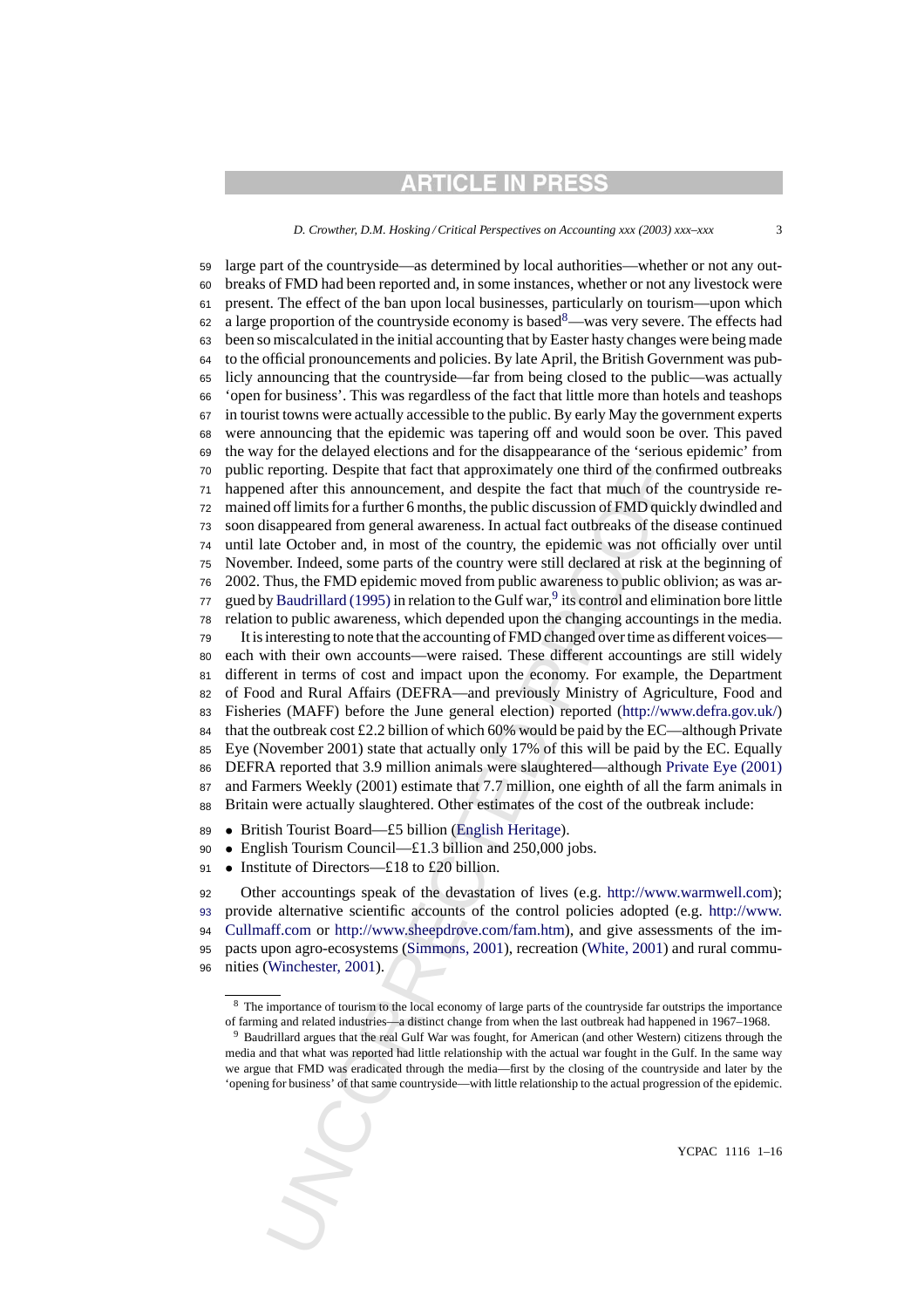4 *D. Crowther, D.M. Hosking / Critical Perspectives on Accounting xxx (2003) xxx–xxx*

#### <sup>97</sup> **2. The policy of slaughter**

 FMD has presumably been endemic in cloven hoofed animals in the UK for centuries. However, it was not until 1839 that the disease was first identified and recorded [\(Brassley,](#page-14-0) [2001\).](#page-14-0) Thereafter, outbreaks of the disease were fairly common until statistical record- ing was started in 1870. In that year 27,000 outbreaks were recorded, while in the next 102 year 52,164 outbreaks were recorded.<sup>10</sup> In 1883 there were 19,000, affecting almost all counties—but no slaughtering policy was introduced. This did not begin until 1892 after 5 years without incidents. Between 1892 and 1914 there was an average of 10 outbreaks per year. In 1922 there was a major epidemic in which over 1000 outbreaks were recorded and 55,000 animals were killed; the compensation bill totalled approximately £800,000. Be- tween 1929 and 1953 there was an average of 129 outbreaks each year with approximately 15,000 animals being slaughtered on each occasion.

een 1929 and 1953 there was an average of 129 outbreaks each yead<br>co.000 animals being slaughtering on cato occasion.<br>At first, the slaughtering policing was practised in such a way the<br>ccted animals were killed. This pol At first, the slaughtering policing was practised in such a way that only some of the affected animals were killed. This policy was extended over time to include all the ani- mals deemed to be at risk. The last outbreak in the UK was the epidemic in 1967/1968. It resulted in the slaughter of 400,000 animals—an average of approximately 130 per out- break. In 2001, the intervention of Anderson and his computer modelling contributed to the Government's decision to slaughter all animals—not just on the farms affected—but also on all farms within a 3 km radius of the outbreak. The net effect was that, for each of the 2000 reported outbreaks, between 1920 and 3800 animals were slaughtered; the exact figure depends on whose accounting one chooses to believe. Of course the size of farms and the number of animals in any flock or herd has been increasing steadily since the mid-19th century. However, it was *the new policy of 'contiguous culling'*—the slaughter of any ani- mals within the determined radius of any affected farm—which dramatically increased the number of animals slaughtered for every reported outbreak. This practice was also one of the most controversial aspects of the handling of the epidemic. It was subject to many chal- lenges, including, for example, on the grounds of: impact upon rare breeds; *humanitarian* 124 principles;<sup>11</sup> poor scientific modelling, with alternatives showing different effects,<sup>12</sup> and  $\cos^{-13}$  and impact upon future farming performance.

<sup>&</sup>lt;sup>10</sup> It must be remembered that an outbreak is recorded as the disease occurring at a single farm. The size of farms has increased dramatically over the time since records were first kept, thereby affecting the number of animals potentially affected by any single outbreak.

<sup>&</sup>lt;sup>11</sup> For example, Phoenix the calf was reprieved at the instigation of Tony Blair in a publicity coup during mounting criticism of the government's handling of the affair. It is probably coincidental that this was widely reported in the press during the run up to the general election.

<sup>12</sup> The chief challenge was based upon the understandings surrounding the different likelihood of transmission of the disease for different breeds of animals, further challenges were, however, based upon modellings developed from inaccurate data.

<sup>&</sup>lt;sup>13</sup> One legitimation for the slaughtering policy was based upon the speedy recovery of the export status of the British farming industry, which had been suspended during the epidemic. This was used to justify a policy of slaughter rather than vaccination. In the event, due to the prolonging of the epidemic the recover of this export status has been calculated to occur in mid-2002, whichever policy was adopted. If the vaccination policy had been adopted, however, the estimated cost would have been £200 million rather than £2 billion to £20 billion estimated by various voices concerning the slaughtering policy.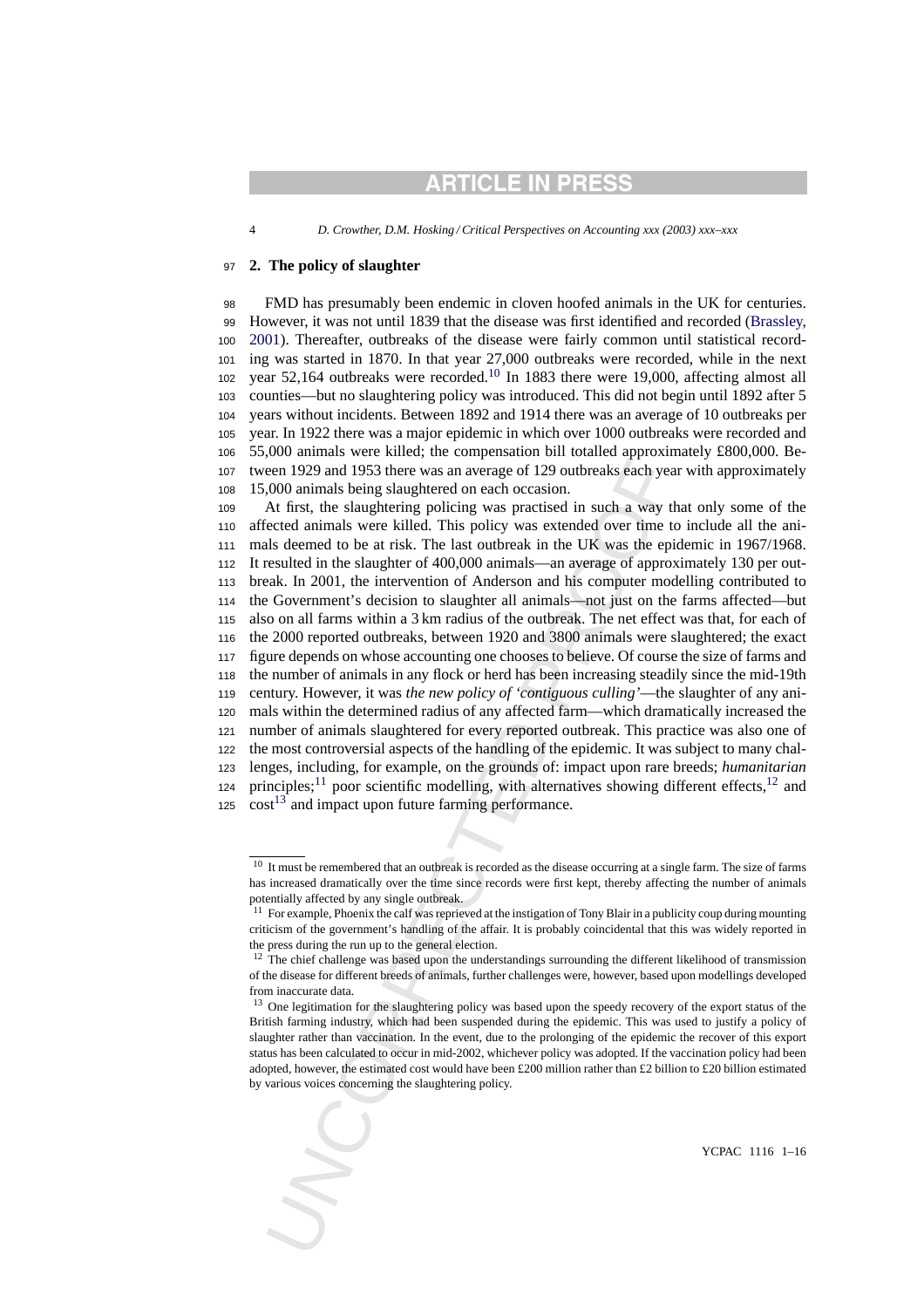*D. Crowther, D.M. Hosking / Critical Perspectives on Accounting xxx (2003) xxx–xxx* 5

 Accounting is of course central to both the decisions taken by the government to introduce its culling policy and to the criticisms made of this policy. The widely differing calculations made for the cost of the epidemic are representative of the way in which the assumptions upon which any accounting calculations can privilege certain views and consequent results. As [Burchell et al. \(1980\)](#page-14-0) state, 'accounting systems can help to shape what is regarded as problematic, what can be deemed a credible solution and, perhaps most important of all, the criteria which are used for selection'. Thus, accounting is inextricably involved in power relations [\(Macintosh, 1994\)](#page-15-0) while others (e.g. [Cooper et al., 1981; Covalenski and](#page-14-0) [Dirsmith, 1981; Earl and Hopwood, 1981\)](#page-14-0) argue that accounting can be used to provide a legitimation for decisions taken according to other criteria. Our purpose is, however, not to revisit these sues of accounting but rather to extend the discourse of social accounting to a decentring of the self. In doing so we draw upon the evidence from the websites already mentioned.

 In this paper we examine differing constructions of FMD in the UK. We select very different discourses of what is real (unreal) and good (bad) from five of the (over 40) websites that deal or dealt with FMD. We examine:

 (a) who is talking to whom—which others are spoken of, i.e. put into relation (e.g. Gov-ernment, NFU, Farmers, The Public ... );

 (b) the extent to which the website invites dialogue (e.g. through chat rooms), encourages others to raise their voices (e.g. by adding comments to the site), or simply voices statements as assertions of truth; and

 (c) what kinds of relationships are in ongoing construction (e.g. competition for who is right—whose voice should dominate ... ).

ntring of the self. In doing so we draw upon the evidence from the bunded.<br>Intring of the self. In doing so we draw upon the evidence from the<br>ontd.<br>Ints apper we examine differing constructions of FMD in the UN<br>Ints disco At its most general our purpose is to show the value of a relational constructionist "thought style" and, in particular, the new possibilities for action that it opens up. More narrowly, and in relation to the discourses of FMD, we do three things. First, we suggest that the multiple voices were competing monologues in which power relations decided what was real and good; we refer to this as babbling—which we contrast with multiloguing; second, we argue that social accounting practices construct (rather than represent) realities; third, we propose that accounting can be constructed as a multi-logical process that makes space for and gives power to multiple constructions.

#### **3. A relational constructionist style of thinking**

 Social constructionisms share an emphasis on constructing (rather than representing) so-ts cial realities. Terms employed for these purposes include "accounting"<sup>14</sup> ([Harre, 1979\)](#page-15-0) and <sup>160</sup> enactment<sup>15</sup> (Weick, 1995). Broadly speaking, social realities—of "people" and "worlds"— are viewed as made in social processes. This said, social constructionist accounts differ in very important ways. Three variants can be identified. The present "relational" variant

<sup>&</sup>lt;sup>14</sup> "... by accounting an actor can create and recreate actions and acts by use of publicly, socially intelligible speech to give specific meanings to human activity" (p. 273).

A reference to constructing reality through authoritative acts (see Weick, 1995).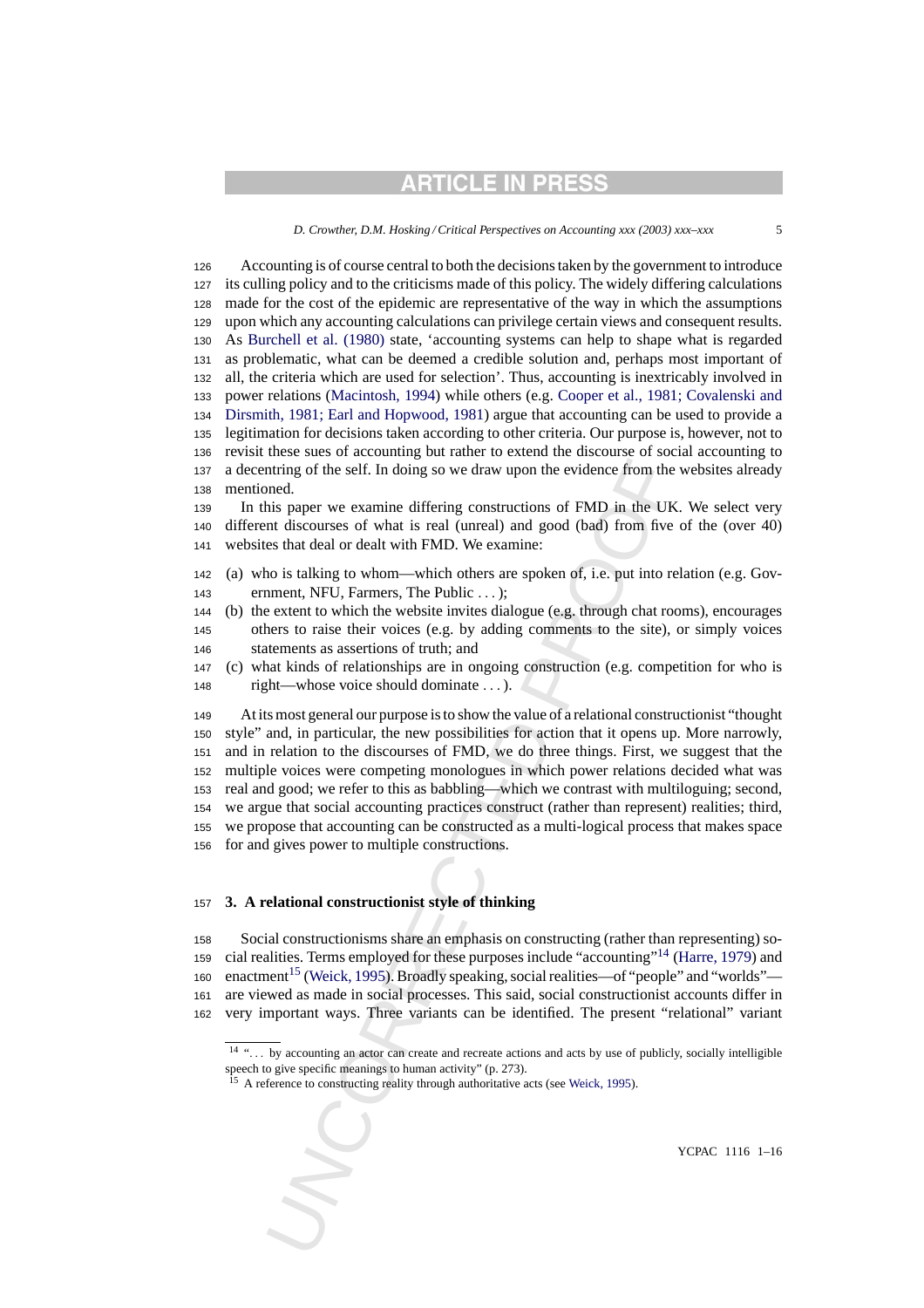*D. Crowther, D.M. Hosking / Critical Perspectives on Accounting xxx (2003) xxx–xxx*

 theorises the *processes* of construction (rather than content). Second, these processes are viewed as constructed in *joint acts* or "co-ordinations". Third, relational processes are the seen to (re)construct 'self'<sup>16</sup> and 'other' and some kind of relation such as, e.g. hierarchi-cal/exclusive or multi-voiced/inclusive (e.g. [Pearce, 1992\).](#page-15-0)

 We pursue our present interest in FMD on the basis of the above "style of thinking" (Chia, ;<sup>17</sup> [Hosking, 2002\).](#page-15-0) We examine discourses from selected websites—viewing them as accounts that actively construct *particular* identities (Self) and worlds (Other—people and things). This offers a view of accounting as a process of reality construction in which accoun- tants are *part of* their accounts, making particular self–other relations. These relations can be constructed mono-logically—with one voice constructing and dominating other as a sepa- rate and knowable object. Equally, self–other relations can be constructed multi-logically— in multi-voiced, inclusive, relations that dialogue and give space to differences.

#### *3.1. Constructing as joint action*

multi-voiced, inclusive, relations that dialogue and give space to d<br>multi-voiced, inclusive, relations that dialogue and give space to d<br>
1. Constructing as joint action<br> [O](http://www.keele.ac.uk/depts/stt/cstt2/comp/chia,thm)ur 'starting point' is with relational processes Our 'starting point' is with relational processes conducted through conceptual language and other forms of action. Relational processes are viewed as constructive—as performative. In other words, they bring people and things into being. Such processes are constructed in written and spoken words, formulae and statistics, non-verbal gestures, voice tone, and arte- facts of human activity such as an annual report, business accounts, dead animals, pollution ... When such acts or 'texts' are inter-related in text-con-text or act-supplement relation this constructs an ongoing relational process. In other words, construction is achieved in *joint action*. For example, a website (text) is accessed and read (con-text), a sign at a farm gate says 'Foot and mouth; no entry" (text) and a would-be caller reads it turns away (con-text), a scientist makes a knowledge claim (act) which some Government department warrants as authoritative (act/supplement). By these arguments social realities become understood (a) as co-constructed rather than as an individual affair, and (b) as social processes—rather than meanings 'inside someone's head'.

#### *3.2. Acts invite possible supplements*

 For any given act/text, a great many co-ordinations are *possible*. However, not all are equally probable. When there is no locally available convention, or when some convention is called into question, some accounting might be offered as an argument or a justification. Depending on other local socio-cultural conventions, some accounts—relative to others— are (a) more likely, and (b) more likely to be socially validated. For example, a farmer may claim that she does not have FMD on her farm. Possible supplements, e.g. by DEFRA could include: ignoring this claim and slaughtering her livestock anyway, testing her claim by consulting a crystal ball, going away and forgetting all about it. Each of these supplements would give a different meaning to this farmer's act (knowledge claim) and each would differently constrain how the social process might continue (animals live or dies, distress of farmer etceteras).

<sup>&</sup>lt;sup>16</sup> This could be called the postmodern variant of social constructionist thinking.

See www.keele.ac.uk/depts/stt/cstt2/comp/chia,thm.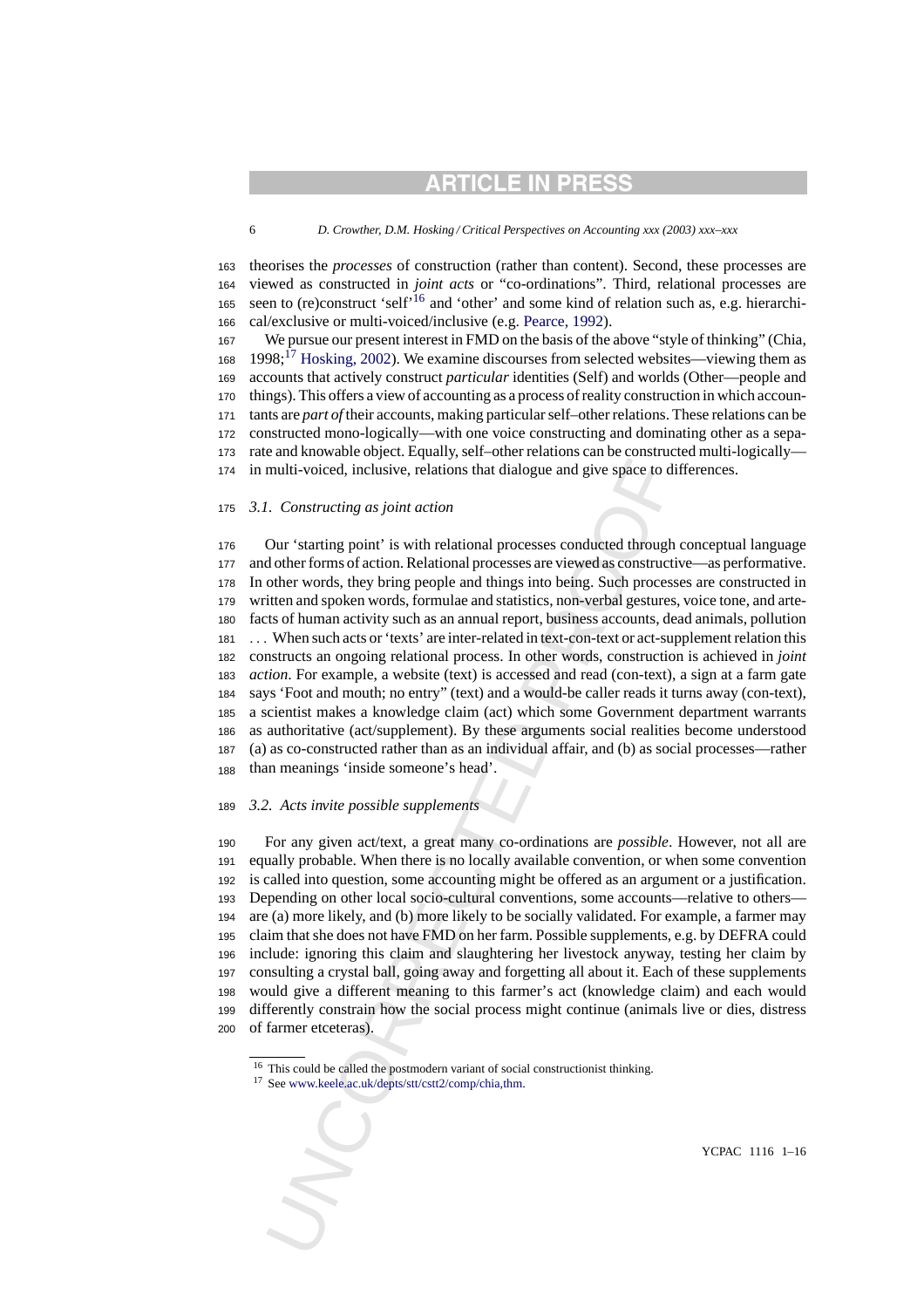#### *D. Crowther, D.M. Hosking / Critical Perspectives on Accounting xxx (2003) xxx–xxx* 7

 Another way of saying the above is that we *make* social realities; we make 'the world' *orderly*, and *many* '*we's*' are doing this in different local–cultural practices in different times and places. The conventions of our different native tongues, mathematical conven- tions, accounting practices, science, appeasing the spirits ... may seem natural—but only to co-constructors of that culture. Distinctions between, for example, the observer and ob- served, theory and data, fact and fiction may seem 'obviously true'—to the 'natives'. But our constructionist arguments suggest the ever—present possibility of changed supplements and of different constructions of what is 'real and good'. As we shall see, FMD websites very often contain accounts using the discourses of science: scientific studies, statistics and related themes—claiming truth or contesting the truth of some other voice. Other voices offer other constructions, e.g. emphasising other values, particularised rather than general issues, feelings, suffering ... .

#### *3.3. Construction processes are local–social and local–historical*

 Social constructions are a matter of *'what works' in some here and now performance*; we are speaking of local and pragmatic issues. Our reference to 'local' is intended to contrast with *general* or universal presumptions about what is real and what we can know (ontology and epistemology). Further 'local' is to be understood as a social–historic quality. Talk of 'local' processes is meant to imply *ongoing* rather than trans-historical and either present or past. So 'local–historical' should not be understood as reference to 'a present' in relation to conventional constructions of past, present and future. Rather, what we have called an act or text, *references ways of co-ordinating already in place* and, in principle, is *open to new supplements* and changed ways of going on. This view of processes makes non-sense (literally) of questions about beginnings and ends and makes a (more or less) temporary punctuation of all claims to closure.

contraction processes are local-cultural constantion in the apsaring the<br>star and the system of the system and the star and the star and now charged product and properties of the metal-star and not star in the metal-star People show themselves to be locals by co-ordinating in ways that (locally) are deemed relevant and good. For example, someone might write a paper or prepare the annual accounts. If they depart too far from local–cultural conventions (e.g. by offering qualitative, narrative accounts and no numbers) their actions may well be rejected as those of an outsider—as ill informed and/or as just plain wrong. It is important to stress that these arguments do not mean that 'anything goes'—as some critics have claimed (see discussion by [Burr, 1995;](#page-14-0) [Gergen, 1994\).](#page-14-0) On the contrary, setting aside<sup>18</sup> the presumption that nature—viewed as 232 how things really are—sets limits on human forms of life makes prominent the limits constructed and reconstructed in social relations, i.e. how things really are *made*. In a relational constructionist approach, the limits to what might 'go' are conventional and in ongoing (re)construction in relational processes. *They are none the less limiting*—as all will know who have tried to change them.

<sup>&</sup>lt;sup>18</sup> Note, *not* declaring false—we have no warrantable basis for such a claim and have no need to make it. In the present view, social constructionism is silent about relativism—its not an issue that arises within this style of thinking.

<sup>&</sup>lt;sup>19</sup> Please note the careful form of words. We do not claim that the presumption is false—we have no sure foundations for doing so and would undermine our own arguments by such a claim. We merely note that it is a presumption that we neither care to, nor need to centre in the context of our present interests.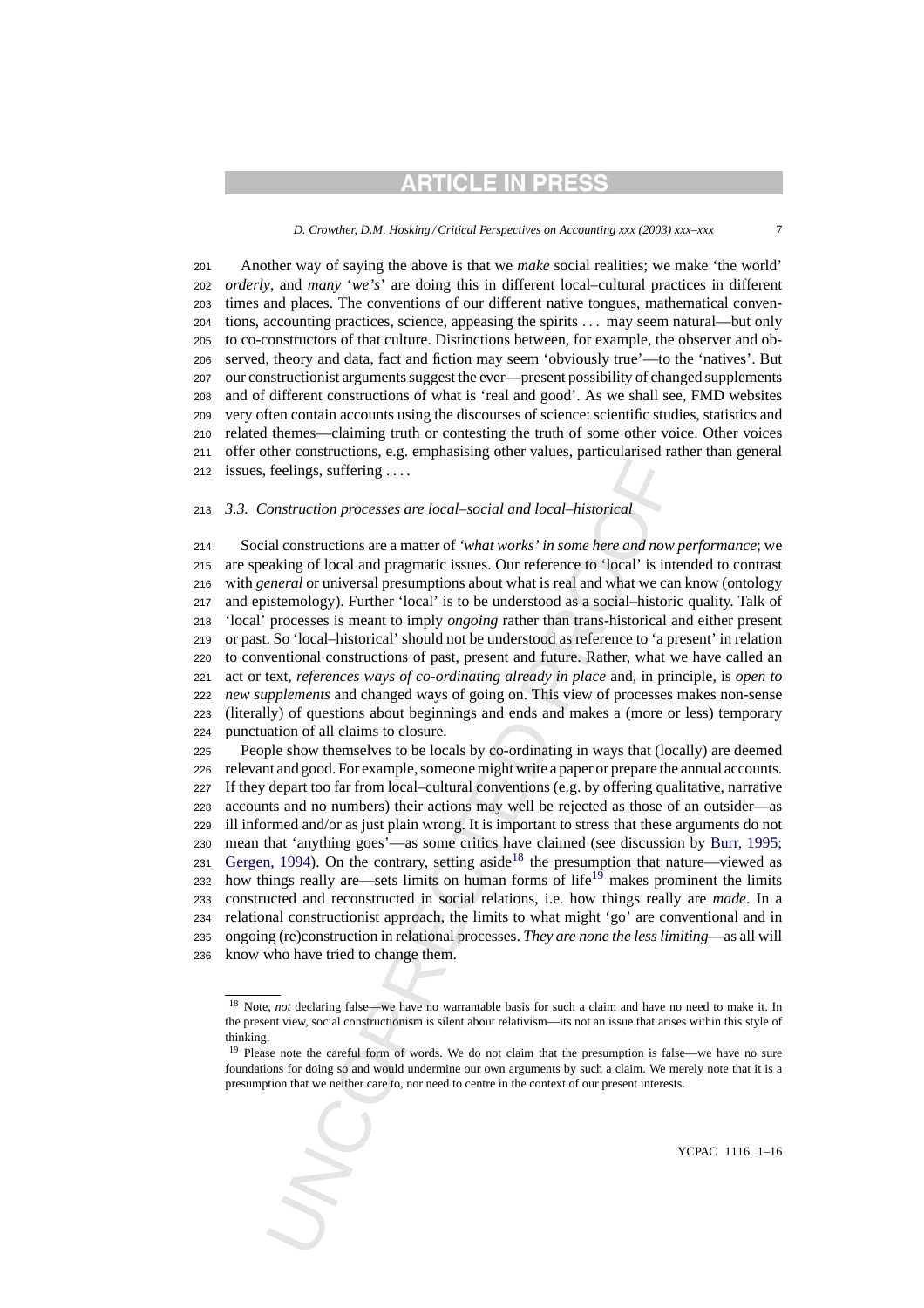*D. Crowther, D.M. Hosking / Critical Perspectives on Accounting xxx (2003) xxx-xxx* 

#### *3.4. Multiple reality-construction processes*

 The co-ordinations of which we have spoken make and remake social constructions as *local realities*. We have implied that an act/text may or may not get supplemented and so may or may not contribute to an ongoing process. Equally, an act may receive many different supplements and so differently contribute to *multiple* local construction processes. In this way, we can see that multiple constructions of reality may be *ongoing simultaneously*. In this, 'relational constructionist' way of thinking we presume multiple, ongoing, reality constructions rather than a singular, fixed, 'state of things' that can be more or less well known. So, for example, we would talk of multiple 'selves' being constructed in multiple ongoing relations—rather speak of a person as having an identity. The same goes for 'the world'—which we do not view as a singular, fixed, 'something'—but as multiple, ongoing, local, social constructions. In this way of thinking, *multiple realities* are *not* to be understood as either variants around some transcendental truth or as individual subjective knowledge.<sup>20</sup> Rather they are to be understood as multiple local construction processes that "go on" in some sort of relation with each other. Relations may include, for example, ignorance (we are unaware of some other realities); apartheid (e.g. we are aware of others as different and strive to achieve separate existence), and dominance (we impose our reality on others, through force of arms, economic means, legitimising accounts such as science or religion and so on). Equally, relations could go on through dialogues—listening to other(s)—attempting to keep space open for 'different but equal' rather than different and irrelevant, wrong, 257 evil

and constructions. In this way of thinking, *multiple realities* and a singular, fixed, 'something'—but either wariants around constructions. In this way of thinking, *multiple realities* are either variants around some tr As we shall show, discourses on FMD websites suggest many different constructions of self–other relations. These include self as farmer and 'others' as bad scientists and/or as misguided government, self as speaking the voice of Science in relation to 'other' as ignorant public needing to be educated, and so on. These constructions both resource and constrain how relational processes and constructions (including constructions of relations) continue. This returns us to our earlier claim that not anything goes. To illustrate, if I construct myself as a knowing scientist and 'other' as ignorant, needing to be educated, irresponsible, etc. then this limits the need for dialogue and limits what I might try to achieve through dialogue. Returning to the FMD websites, if DEFRA discourses knowledge as either false belief or as 'scientific', then their scientists are experts in relation to non-scientists. This being so, their scientists may reasonably relate to ignorant others only to persuade them to act intelligently (by their, DEFRA's, definition). When such relations are ongoing, there is little space for their self–other or relationship constructions to change and little space for other possible courses of action to be considered.

#### *3.5. Dominance relations*

 The above constructions illustrate what some have called subject–object relations (e.g. [Dachler and Hosking, 1995; Fine, 1994\).](#page-14-0) This "subject" construction constructs some Self

<sup>&</sup>lt;sup>20</sup> In other words, we are not speaking of subjective knowledge when objective knowledge also exists. Like relativism, subjective and objective knowledge belong to another style of thinking and not the present version of social constructionism.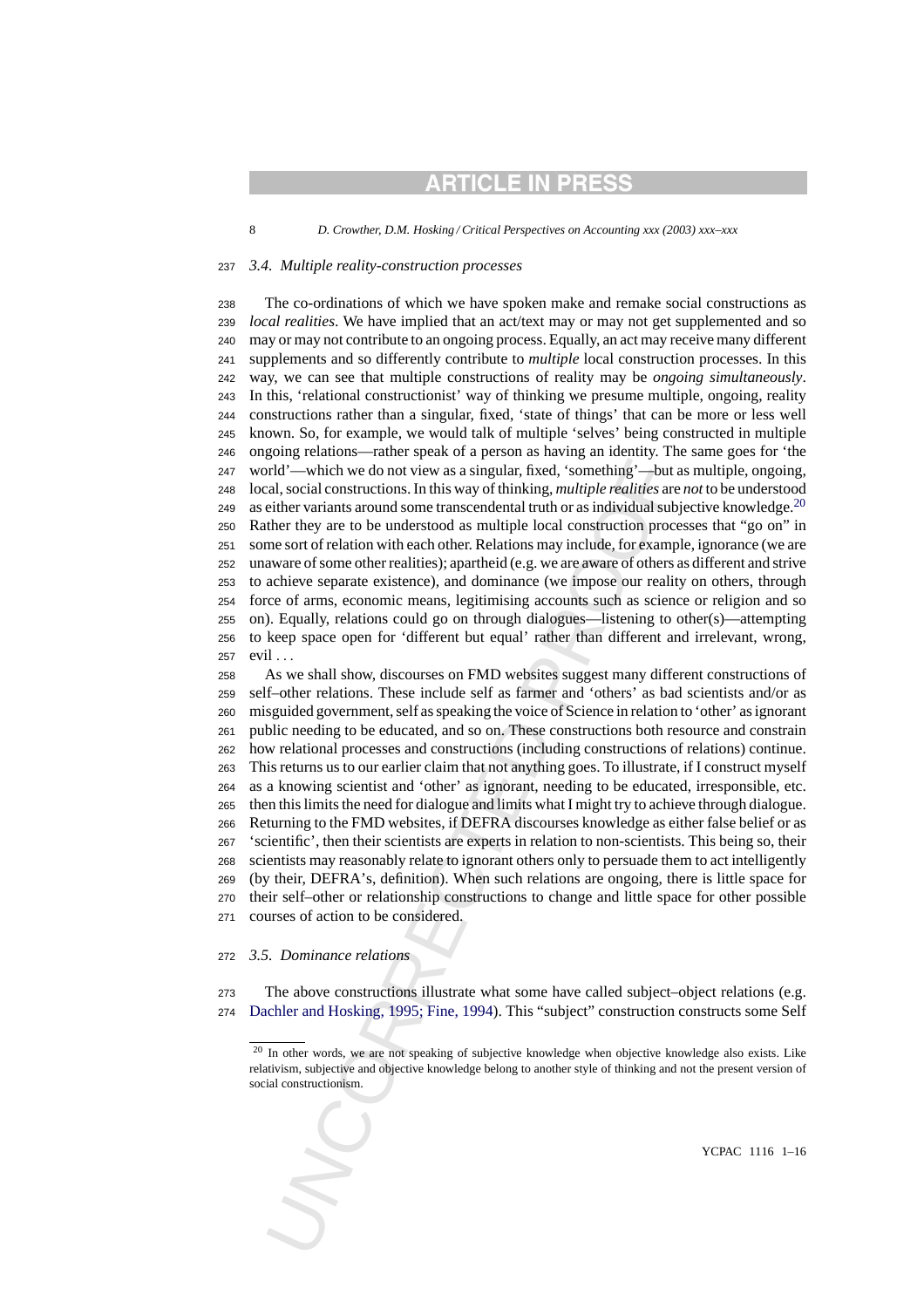#### *D. Crowther, D.M. Hosking / Critical Perspectives on Accounting xxx (2003) xxx–xxx* 9

nal processes go on through bringing together multiple voices, cornal processes go on through bringing together multiple voices, cornelation "power over", and constructing self and other as different than "power over", and as knowing about and as having warrants to achieve "power over" ([Gergen, 1995\)](#page-15-0) Other— people, objects, and events—constructed (from the subject's standpoint) as knowable and serviceable. Such conventions commonly are referenced, for example, in relation to narra- tives of scientific authority, ownership, formalised hierarchical position (e.g. Government) ... perhaps locally accepted as validating a claim to know better and better able to decide how to continue. So, for example, [Tinker and Puxty \(1995\)](#page-15-0) chronicled the rise of positive accounting theory ([Watts and Zimmerman, 1986\)](#page-15-0) and its widespread acceptance, which in their view (but not their words) had the effect of achieving 'power over' and closing down other possibilities. Social constructionism, by viewing brute "facts" and scientific discourses as *constructions*, opens up possibilities. So, for example, subject–object rela- tions and 'power over' now are *possible* but not necessary. Another possibility could be that relational processes go on through bringing together multiple voices, constructing "power to" rather than "power over", and constructing self and other as different but equal [\(Dachler](#page-14-0) [and Hosking, 1995; Gergen, 1995; Hosking, 1995; Hosking and Bass, 1998\)](#page-14-0). Such a way of 'going on' in relation could be regarded as an ethical choice of being 'with' other rather than 'for' or 'against' other (see, e.g. Bauman, 1993).

*3.6. A relational analysis of voices and relations*

 We shall continue by examining differing constructions of FMD, focusing on websites that voice very different constructions of what is real (unreal) and good (bad). Discourses are drawn from the following websites:

- DEFRA (http://www.defra.gov.uk/); Sheepdrove Organic Farm ([http://www.sheepdrove.](http://www.sheepdrove.com) com);
- Cullmaff (http://www.cullmaff.com/);
- the British Tourist Authority [\(http://www.visitbritain.com/uk/fandmdisease.htm](http://www.visitbritain.com/uk/fandmdisease.htm)); and the Countryside Agency (<http://www.countryside.gov.uk/footandmouth/default.asp>).
- We examine:
- (a) who is talking to whom—which Others are spoken of, i.e. put into relation (e.g. Gov-ernment, NFU, Farmers, The Public ... );

 (b) the extent to which the website invites dialogue (e.g. through chat rooms), encourages others to raise their voices (e.g. by adding comments to the site), or simply voices statements as assertions of truth; and

 (c) what kinds of relationships are in ongoing construction (e.g. competition for who is right—whose voice should dominate ... ).

#### **4. Multiple voices construct the tower of Babel**

 When FMD was detected in early 2001, one of the first voices to be raised was that of the MAFF—which later became DEFRA. *DEFRA*'s website strikingly demonstrates an emphasis on facts, scientific expertise, advise and information. It provides information about the disease (what is FMD, current outbreak, signs, import/export issues); cases and affected areas (situation reports, slaughter and disposal statistics, interactive maps); animal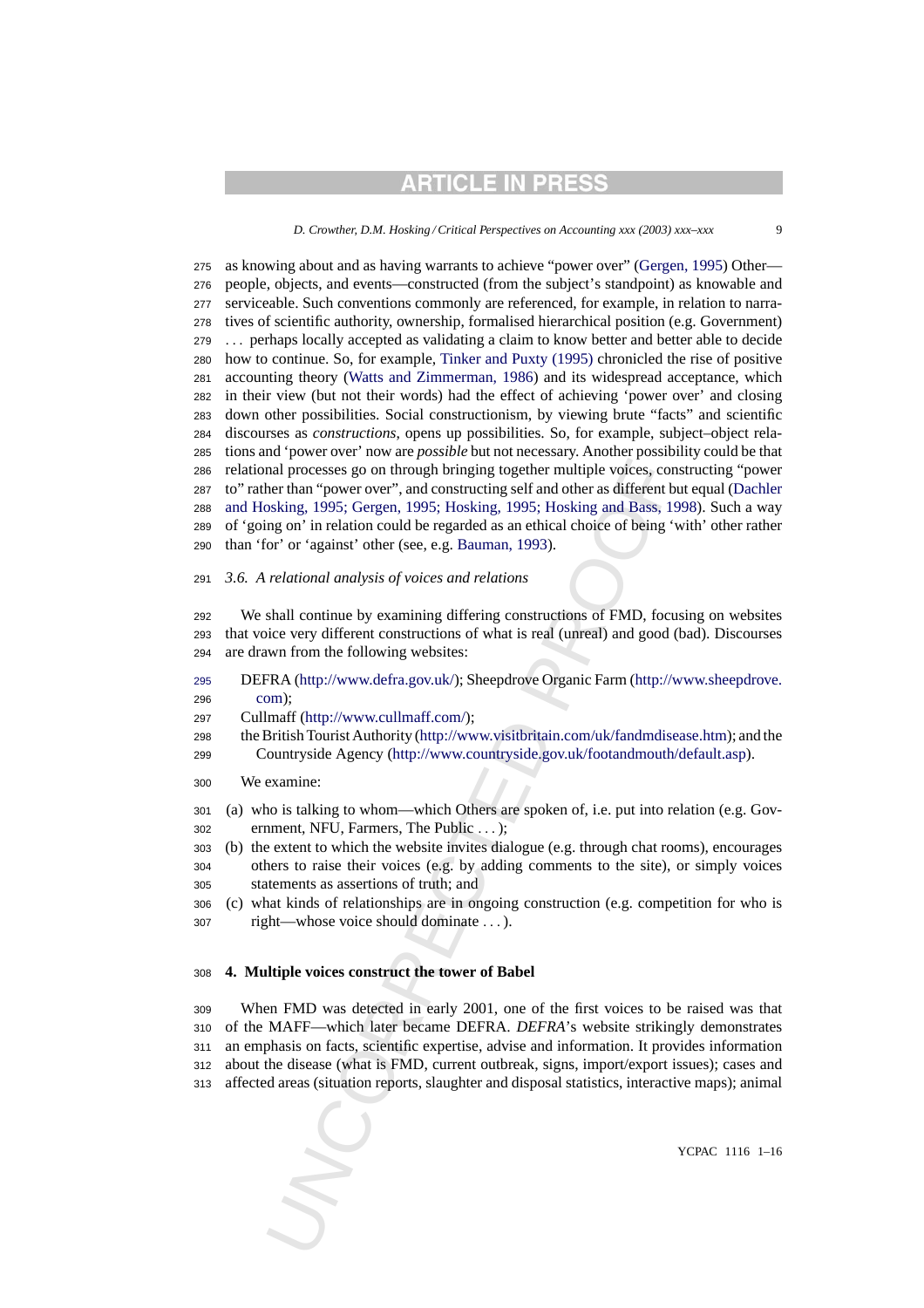*D. Crowther, D.M. Hosking / Critical Perspectives on Accounting xxx (2003) xxx–xxx*

 movements (autumn movement, classification of areas, slaughter movements); regional in- formation disease control and restrictions (strategy and method for control, restrictions on farming industry); advice for farmers (protection the farm, recovery from foot and mouth, animal welfare, payments and compensation), rural activities (visiting the countryside); and contacts (helplines).

 DEFRA, and individuals such as the Prime Minister and the Government's Chief Scien- tific Advisor ... tell others how it is and what to do. The Others spoken to are farmers, rural businesses, the public, and tourists. Consistent with the presumption of the authority of Government, joined with the authority of Science. DEFRA merely present an authoritative voice—stating 'facts' concerning the disease and the actions taken—and does not attempt to engage in dialogue with others. Discourses are presented as if the facts were beyond dispute; validity is implicitly claimed through the discourse of Science. Given this, DEFRA has no need to enter into dialogue but can merely provide information to anyone who needs or wants it.

rpute; validity is implicitly claimed through the discourse of Science<br>spute; validity is implicitly claimed through the discourse of Science<br>son need to center into dialogue but can merely provide information<br>wants it.<br>O *Other voices*soon were raised to protest the (science based?) policy of slaughter and to en- courage affected parties to act. We will look at two such sites: Sheepdrove Organic Farm, and Cullmaff. Both invite readers to share their experiences of FMD and the Government's han- dling of it. Three sharp contrasts with the DEFRA site can be identified. First, great emphasis is given to personal experiences, feelings and emotions. Second, these sites invite contribu- tions to the site and contributions in the form of protest—on farms, to government, via peti- tions ... Their discourses also emphasise facts and information—like the DEFRA site. But now government facts are contested and the 'real' story is given, along with other relevant in- formation to help the voicing of disagreement and to change the slaughter policy. Third, they seek dialogue—inviting contributions from others—and by providing chat rooms. The au- thors of these sites are farmers who have been affected by FMD, either directly or indirectly, and are seeking to create an authoritative but oppositional voice to that of DEFRA. They seek validation from others—both through their published discourses—and by showing that others share similar views and that they are not alone but rather part of a larger community. *samphabsical Sheepdrove Organic Farm*<sup>21</sup> in a recent depiction of its site begins with the following statement:

 MAFF may have been culled but DEFRA continues the unscientific slaughter with a vengeance. Stop the Slaughter—NOW.

 This statement signals the dominant discourses characterising this website. Government 347 policy is criticised as grounded in "bad science".<sup>22</sup> A section is devoted to giving "The science that MAFF doesn't want you to know"—where scientists and others express views and present data that are contrary to Government policy. Government scientists, the Gov-ernment, and the National Farmers' Union (NFU) are criticised.

 *Cullmaff*, $23$  like Sheepdrove, critiques Government policy and offers an alternative ac-count of the "facts". The site strongly encourages action (e.g. through protest and petitions),

A similar example can be found from Warmwell Farm [\(http://www.warmwell.com\)](http://www.warmwell.com).

See sheepdrove.com/frontpage.htm, 11 December.

<sup>&</sup>lt;sup>23</sup> The website title 'Cullmaff' is playing with the name of the responsible Government department: Ministry of Agriculture, Food, and Fisheries. It was indeed 'culled'—becoming the DEFRA.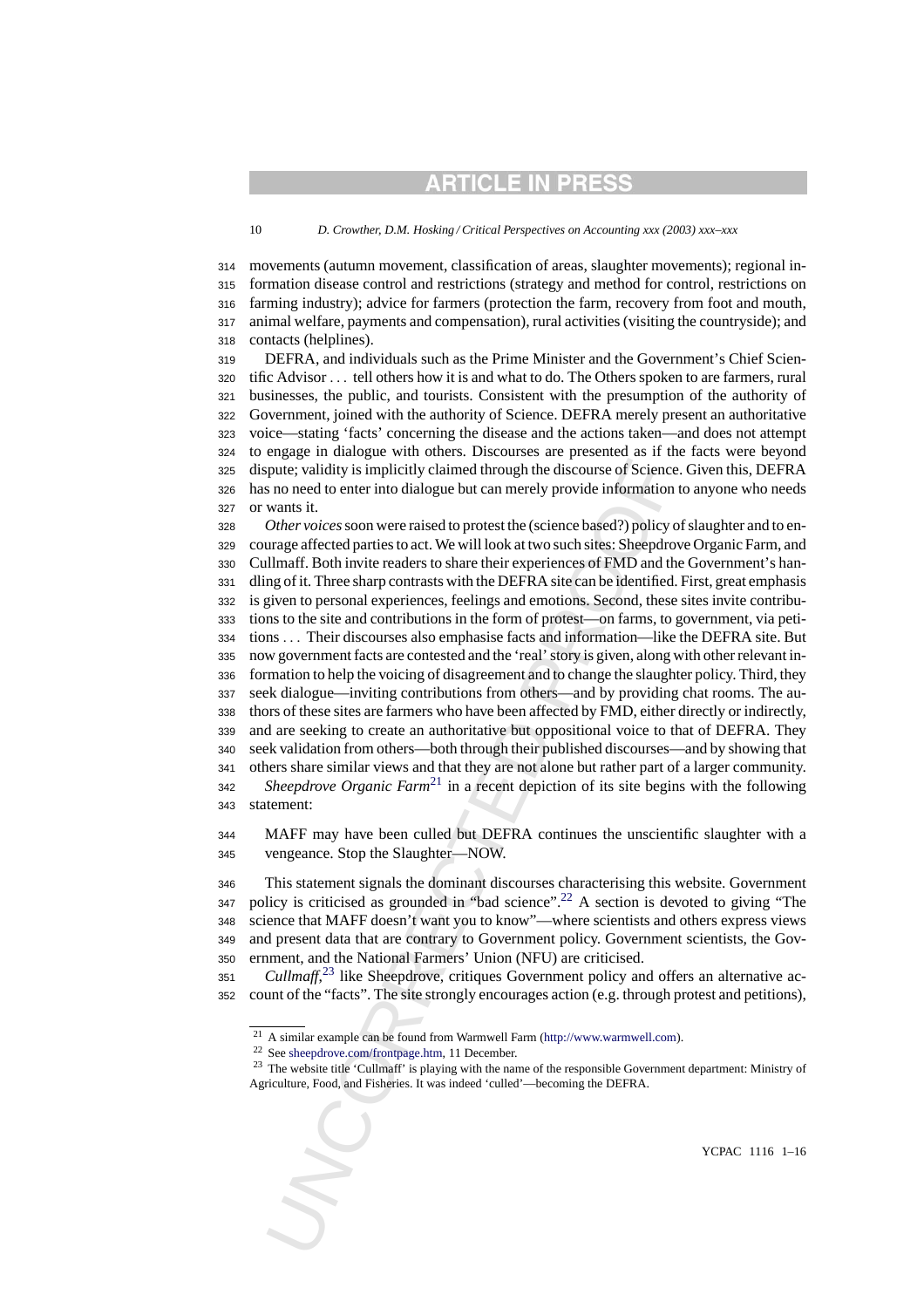#### *D. Crowther, D.M. Hosking / Critical Perspectives on Accounting xxx (2003) xxx–xxx* 11

 and provides a great deal of information, e.g. about legal matters, about demonstrations, and provides a help-pack for farmers about how to prevent infection. An enormous amount of information is given—the latest site updates (e.g. slaughter figures, charity schemes, demonstrations, press releases, key facts, inquiries, petitions that can be signed); advice for farmers to ensure that vets visiting to blood-test wear FULL respirators.

 Links are provided to other websites and email lists devoted to getting at the truth behind the so-called "epidemic". The site also has an extensive archive of the way in which the epidemic and its treatment has progressed which is used both as a record and a validation [\(Derrida, 1996\)](#page-14-0)<sup>24</sup> of the need for their site.

of the cruelty and miscuringe of the victions culling policy—to be<br>of the cruelty and miscuringe of the victions culling policy—to be<br>and for a full Public couqury. Readers also may add to the site by<br>www personal experie The Cullmaff site strongly encourages "readers" to participate in various ways. They are urged to add their voices, for example, by sending in evidence (pictorial, video or other) of the cruelty and miscarriage of the vicious culling policy—to be used to warrant a demand for a full Public enquiry. Readers also may add to the site by sending stories of their own personal experiences of FMD. For example, You can read stories (of a soldier and the daughter of a farmer) about how unscientific the slaughter really is along with stories of uninfected animals who were slaughtered. Readers are strongly urged to act (report "witnessed cruelty or inhumane slaughter" (11 December), sign petitions, stop new outbreaks, go to demonstrations, contact the government/labour) and to organise themselves. Action is called for in order to provide a counterforce against the policy of the government. The voices speaking through this site and others who are addressed as 'Us' are mostly farmers, victims of the policy of the government, and anyone who is willing to take action; the Government, Science, the NFU, "supermarket barons" are 'Othered' as wrong and culpable. *In the Sheepdrove and Culmaff sites*, the discourse of science and talk of facts is common. Constructions of FMD include an accounting in terms of numbers—slaughtered animals, healthy animals killed, infected premises, legal costs of court actions, costs of compensation ... Disputed facts concerned issues such as virus transmission, environmental impact, the value of alternative policies and practices such as vaccination. However, other constructions also are prominent. The discourse of (bad) science now is joined by the discourses of cruelty and suffering, trauma and distress—to animals and humans. For example, in a page devoted to

 10 simple demands" the webmaster writes "we, the British public, demand of MAFF & the Government:

 ... recognise that the financial losses to meat exporters of losing Foot & Mouth free status are tiny compared with the misery caused by the culling policy ...

 Here we find animals are othered, not as sources of financial cost and revenue, not just as measurable facts, but:

 animals are sentient beings and not just another commodity, to be destroyed at will to achieve a political or financial advantage<sup>25</sup>

 $\frac{24}{24}$  Derrida argues that the current obsession with archiving (particularly as enabled by electronic media) is not just concerned with the provision of a stored record but at the same times fulfils a psychic purpose of warranting the importance of the person undertaking the archiving.

<sup>&</sup>lt;sup>25</sup> This is a reflection of the position taken by Peter Singer (1975) and revisited regularly thereafter. This argument has a long pedigree.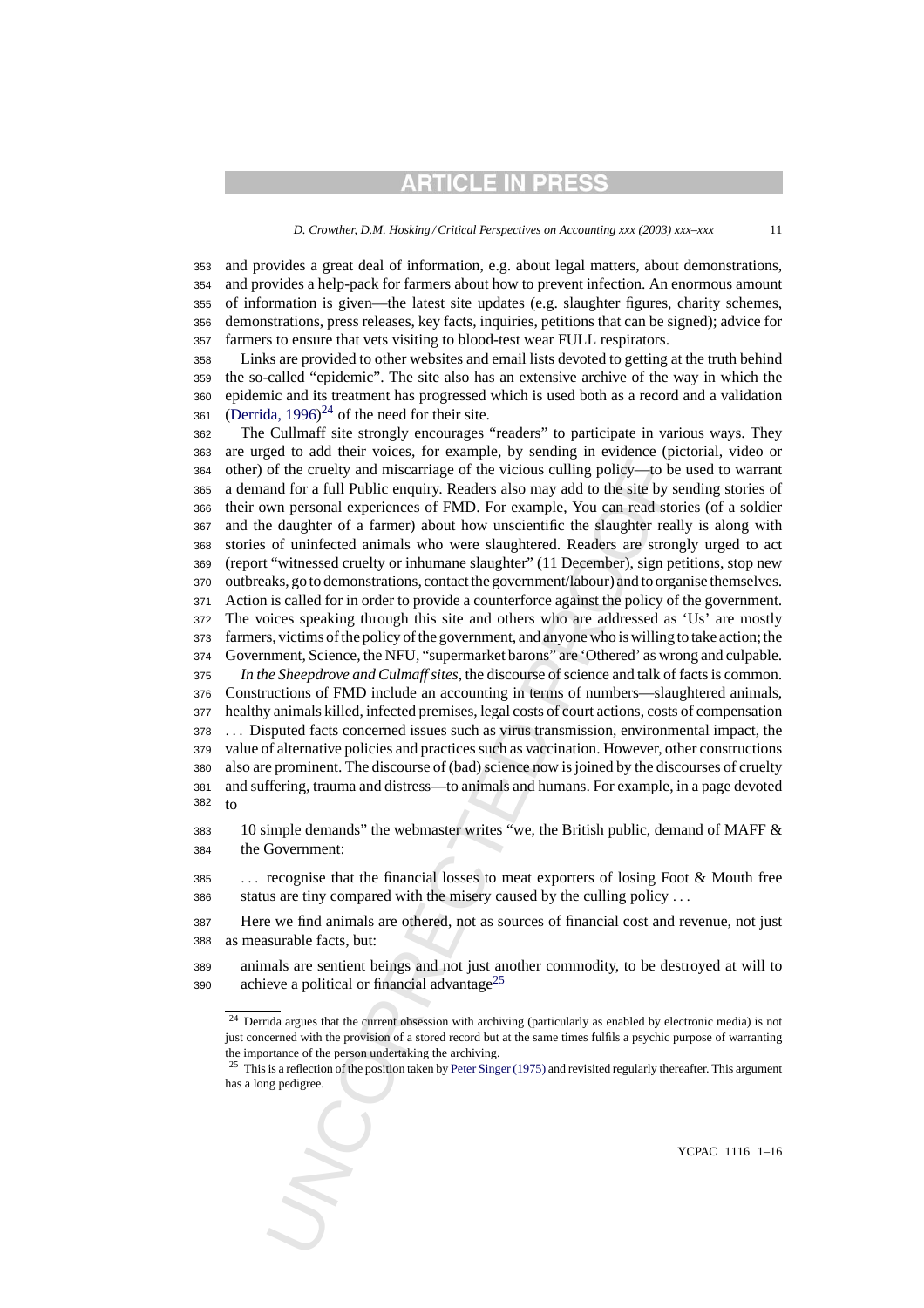*D. Crowther, D.M. Hosking / Critical Perspectives on Accounting xxx (2003) xxx–xxx*

 *Other 'official' sites* speak less to farmers and more to others who are affected by the policy of banning people from entering large swathes of the countryside. Examples include the British Tourist Authority (BTA) and the Countryside Agency. *BTA's website* is mainly concerned with reassuring the public (tourists) that Britain remains a great holiday and busi- ness destination. BTA would also remind visitors that the impact of FMD in the UK has been widely exaggerated and that there are no restrictions on travelling to or within Britain, food in Britain is both safe and plentiful, the vast majority of things are open, including historic houses and national parks, FMD is not connected in any way to BSE, there is no evidence 399 of it being spread or contracted by tourists,  $2<sup>6</sup>$  and less than 3% of British farms have been infected. Furthermore the site provides links to regional information for tourist (Scotland, Wales, Northern Ireland, and tourist boards within England, e.g. Cumbria), information and advice for heritage, walking, cycling, horse riding, boating, fishing, caravanning, and links to government sites.

vice for heritage, walking, cycling, horse riding, boating, fishing, c<br>vice for heritage, walking, cycling, horse riding, boating, fishing, c<br>*The Countryside Agency* (CA) is the statutory body working to c<br>*UNCORRECTE is The Countryside Agency* (CA) is the statutory body working to conserve and enhance the countryside; to promote social equity and economic opportunity for the people who live there; and to help everyone, wherever they live, to enjoy this national asset. Its website tells us that its aim is to achieve the very best for the English countryside—its people and places. The CA is responsible for advising government and taking action on issues relating to the social, economic and environmental well being of the English countryside. The agency's website has a special section on FMD. This section highlights the opening up of the countryside for tourists and business (which paths and trails are open in a particular area). There is an interactive map that shows broadly what is happening in each county and a link is provided to the local authority sites to find out in more detail what is happening there. The site acknowledges that despite the restrictions (e.g. country code for use on open public rights of way and access land) needed to control foot and mouth, there is still plenty to do and see in the countryside. The latest news is provided (about the state of the English countryside, opening of footpaths, comment on launch of the three independent inquiries into foot and mouth and changes needed to secure the future of countryside). We also see that the CA makes no attempt to invite dialogue. It merely presents an authoritative voice—stating 'facts' concerning the disease and the actions taken—and does not attempt to engage in dialogue with others. Discourses are presented as if the facts were beyond dispute; validity is implicitly claimed through the discourse of Science. Given this, The Agency has no need to enter into dialogue but can merely provide information to anyone to needs or wants it.

#### **5. Reflections from relational constructionism**

 Our relational constructionist thought style directs attention to how social identities and relations are constructed—in this case—in written discourses. Discourses that are offered

as 'knowledge about' some Other—Government, animals, 'the current status of FMD' ...

in the present thought style, also say something about Self and relations. We can examine

<sup>&</sup>lt;sup>26</sup> In actual fact FMD can be, and was, contacted by humans (in very small numbers) in this and previous outbreaks but no mention of this was made on this site.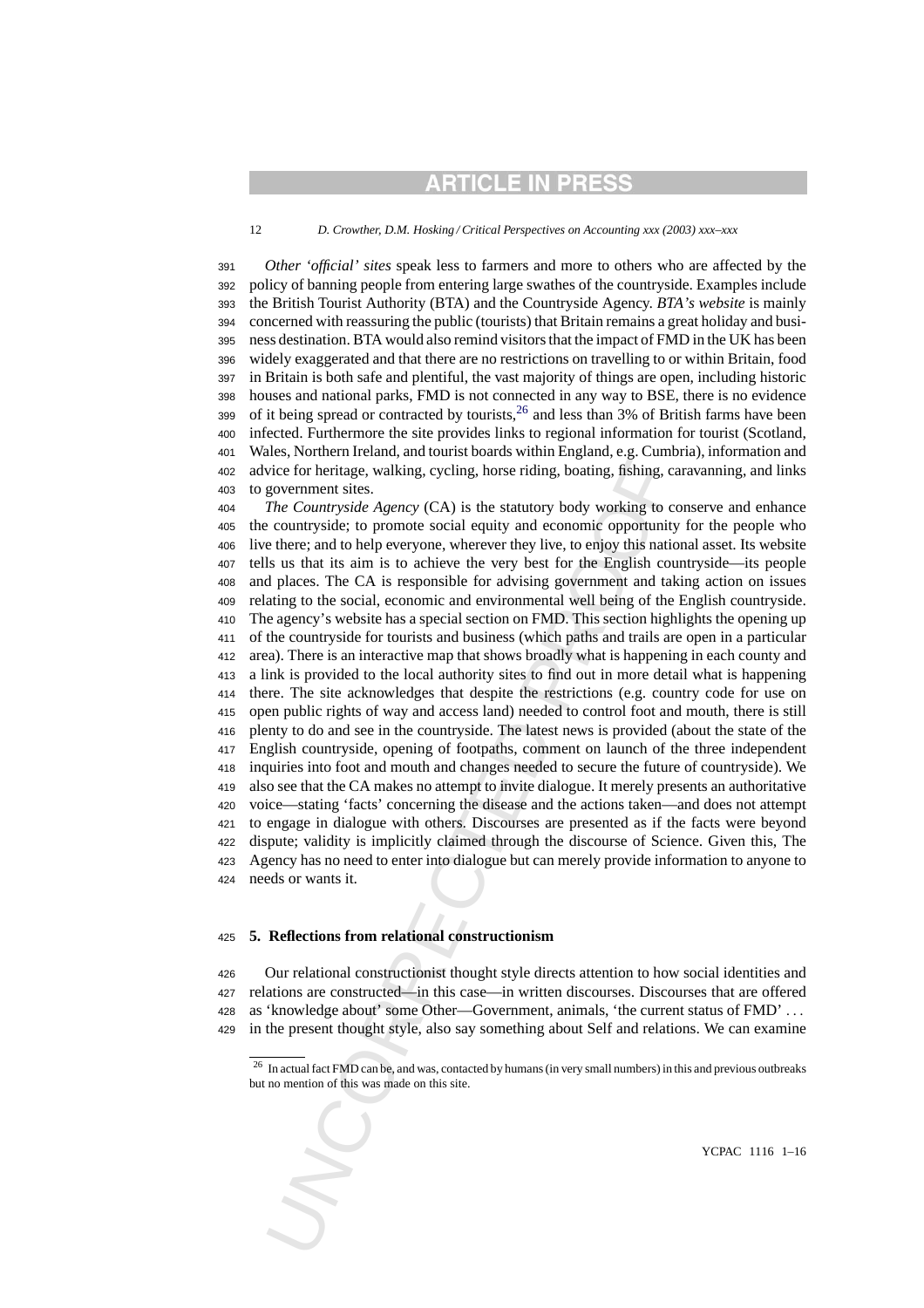#### *D. Crowther, D.M. Hosking / Critical Perspectives on Accounting xxx (2003) xxx–xxx* 13

 these discourses to consider the following. First, we may reflect on the kinds of relations that are in ongoing construction, e.g. between those making different knowledge claims (constructions), for example, are they hierarchical and mono-logical or multi-logical? Sec- ond, we may reflect on what gets locally warranted as real and good and how. For example, are discourses of science and commerce, using numbers and scientific studies, more likely to be socially validated by those able to decide on future course of action (DEFRA? the Prime Minister?)? These are matters both of knowledge and of power. For this reason we can also ask about the kinds of worlds that warranted accounts create—and the worlds they make more difficult to create and sustain. Third and last, since we are speaking of social realities and social construction processes we can ask how such processes could be *open to new possibilities* rather than closed down by subject–object constructions. Are 'scientific' data in the form of numbers *all* that are allowed as relevant and 'real'? What about partic- ularised, local narratives that speak of feelings and experiences in qualitative rather than quantitative terms? For one voice to amplify the former and mute the latter—and to do so without dialogue—is to impose subject–object identities and relations.

the form of numbers all that are allowed as relevant and 'real'? We<br>club the form of numbers all that are allowed as relevant and 'real'? We<br>d, local narratives that speak of fectlings and experiences in qualitative<br>terms The perspectives offered by these voices naturally differ and reflect particular interests, as does there use of accounting information. Their differences reflect different accountings for the effects of FMD and these are based upon their differences in interests, which in turn reflects how the authors of the sites have been affected by the epidemic. For each of them accounting is used as an ammunition machine rather than as a dialogue machine [\(Burchell](#page-14-0) [et al., 1980;](#page-14-0) Thompson and Tuden, 1959). The recognition that it is possible to account in different ways for the same effect is, of course, not new. Indeed it can be argued that this provides one '*raison d'etre*' for accountants and accounting as a profession. Neither is it new to suggest that the inclusion of non-financial aspects of the effect of anything need be taken into account. This *economic view of accounting* was challenged by Mishan (1967) but previously by such people as Jedediah Strutt of Belper in the early 19th century [\(Crowther,](#page-14-0) [2002a\)](#page-14-0) as well as by the proponents of social accounting (e.g. [Dahl, 1972; Fetyko, 1975;](#page-14-0) [Solomons, 1974\).](#page-14-0) Indeed, for the last 30 years many alternative methods of accounting have been proposed regularly. For example, Tinker (1985) argues that conventional accounting fails to account satisfactorily for the expropriation and reallocation of wealth between various groups of the stakeholder community and also fails to satisfactorily account for value added and value sacrificed. He argues that these failures lead to social alienation amongst stakeholders and that there is a need to change accounting to meet the actual needs of society. He proposed several alternatives such as emancipatory or social constituency accounting.

 *Organisational power relations and politics* has been recognised to be a part of the social accounting process. For example, Covalenski and Dirsmith (1986) argued that, rather than being an enabler of rational decision making, *accounting helps to construct reality* and is used as a mechanism of legitimation for intended action. There is widespread agreement that it is impossible to treat accounting in isolation from the social processes of which it is a part, and agreement that economic theory is too superficial when it attempts to do so. 471 This point is argued by Aoki  $(1984)$ ,<sup>27</sup> who maintains that there are three groups of primary

 He states that the traditional economic view of the firm as a black box with the internal design being irrelevant, run for the benefit of the shareholders, is inadequate for understanding.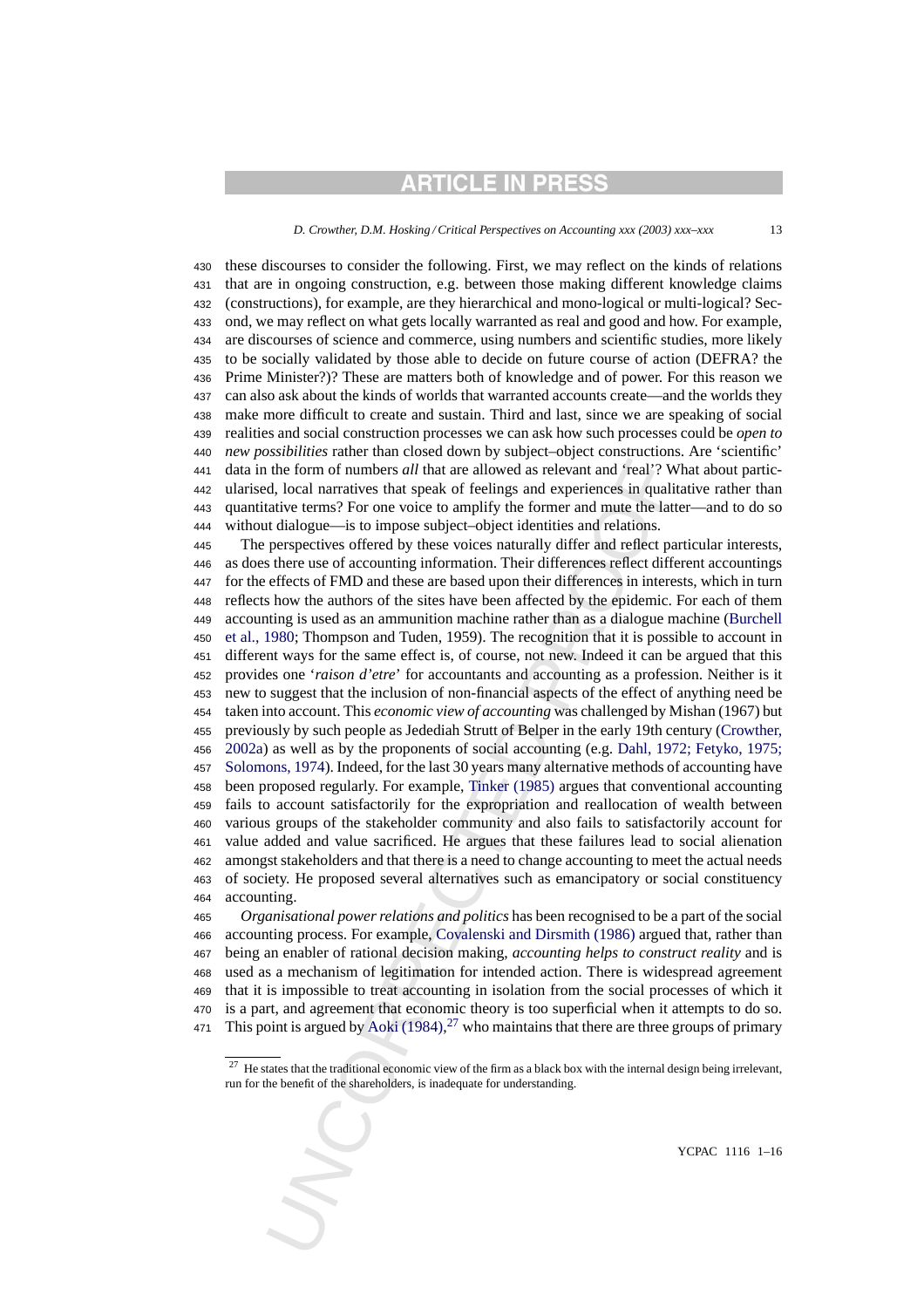*D. Crowther, D.M. Hosking / Critical Perspectives on Accounting xxx (2003) xxx–xxx*

 concern in the firm—shareholders, workers and management—and that the interactions between the groups (we would say 'voices') are crucial in determining the firm's actions. Aoki argues that a bargaining process and power relations act as a means of resolution; he names this process 'the collective game theory of the firm'. This kind of argument can be readily extended to the discourses of FMD, voices, and power relations. However, such an analysis requires consideration, for example, of who speaks for the animals, along with consideration of other voices and discourses that resource and constrain how the process 'goes on' (e.g. [Clegg, 1989; Gergen, 1995\).](#page-14-0)

#### **6. Constructing diversity and 'power to': a matter of ethics**

 In our relational constructionism, what some have called the "received view of science" ([Woolgar, 1990\) b](#page-15-0)ecomes just one possible construction. This means re-contextualising: the assumption of independently existing people and worlds (ontology); subjective and objec- tive knowledge 'about' the world (epistemology); and procedures for producing objective knowledge (methodology). Now multiple constructed realities (or 'logics') are possible, as are hierarchical (mono-logical) and heterarchical (multi-logical) relations ([Dachler and](#page-14-0) 487 Hosking, ).<sup>28</sup> Constructing heterarchy means letting go of dualist distinctions between the knowing, influencing subject (scientist, government official, professional accountant) and the knowable objects of their activity; it also means viewing knowing as a reality construction process. In this view, methodology is not simply a technical procedure that produces facts (independent of value) and therefore independent of ethical concerns. Our relational constructionist thought style assumes *multiple local social realities*. Relations between these may be *mono-logical or multi-logical.*

Constracting curvently time power to  $t$  a minute of ethic-<br>The curvent construction in that some have celled the "recention fooling the procedure of the construction. This means is sumption of independently existing peop In multi-logical processes all participants have a voice and may define what is counted as 'a fact', what is 'going on', what's value-able, how it should be valued ... All participants have to work with local, multiple, and cross-cutting discourses. Put very simply, relational processes might warrant one voice at the expense of others (power over) or enable multiple voices and so enlarge many possible worlds (power to). The latter requires dialogue—but this does not mean talk 'of any old kind'. Rather, "dialogue" is a special kind of relational 500 process. It is a way of relating that can be broadly contrasted with "destructive debate" (see Chasin et al., 1996; Isaacs, 1993). Dialogue involves, for example: respectful listening for understanding and insight; learning about how others view some issue on which Self also has a position; learning about underlying assumptions ([Isaacs, 1993\) b](#page-15-0)y which Self and Other are connected ... to construct a different kind of relationship which loosens notions of right–wrong, better–worse ... , i.e. to shift from processes that (re)construct hierarchy and power over to 'different but equal' relations.

 How then can the processes of accounting be multi-logical, dialogue differences, and so construct 'power to'? In our view, many proponents of social accounting invariably start from the position that there is a single truth that can be accounted for. Consequently, the

<sup>&</sup>lt;sup>28</sup> No doubt this is an enormous simplification but we don't have the language tools for greater differentiation. <sup>29</sup> Dialogical practices rather than destructive debate would seem to constitute a valuable change for the ways of

going on in the British House of Commons.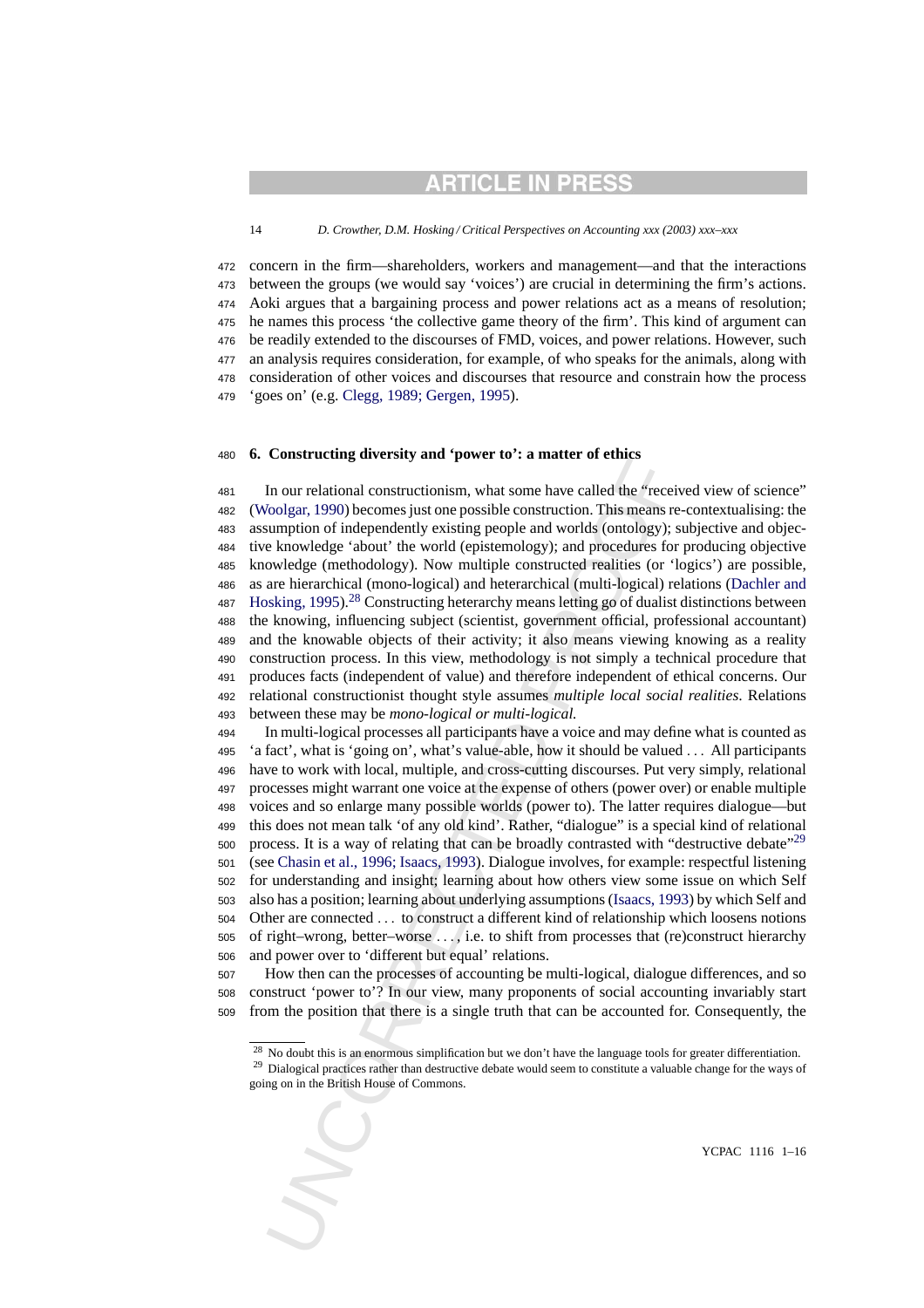*D. Crowther, D.M. Hosking / Critical Perspectives on Accounting xxx (2003) xxx–xxx* 15

<span id="page-14-0"></span> issue becomes one of deciding whose viewpoint is paramount and which issues should be incorporated.

ma, richcondrolly existing state. We are not proposed in the costomer and constructionism also lets go of the assumption that accounting<br>trip chongle thought of as representing a complex topological environment (Ser<br>in the The purpose of this paper has been to explore the potential of a relational constructionist thought style in relation to social accounting. This thought style views social realities as local to particular historical–cultural ways of 'going on' in relation. This, in turn, situates con- structions of self, other, and relations in the con-text of particular local–cultural–historical practices. Relational constructionism does not require (or indeed think it possible) that accounting practices must separate 'internal', 'explicit' knowledge represented through accounting, from tacit knowledge, understood as part of organisational culture. Equally, relational constructionism lets go of the assumption that 'the organisation' is a bounded entity that can be accounted for, apart from 'its environment'. Last, the present version of relational constructionism also lets go of the assumption that accounting represents some singular, independently existing state. We are *not* proposing that social accounting should now be thought of as representing a complex topological environment ([Serres, 1997\) o](#page-15-0)r con- sidering how that knowledge might be generated and included (see, e.g. Crowther, 2002b). Rather we *are* proposing that accounting be considered as a social practice that constructs (rather than represents) realities and relations. The challenge becomes one of finding ways to enable multiplicity and 'power to'.

#### **References**

- Aoki M. The co-operative game theory of the firm. Oxford: OUP; 1984.
- Baudrillard J. The Gulf War did not take place. Sydney: Power Publications; 1995. [Patton P, Trans.].
- Bauman Z. Postmodern ethics. Oxford: Blackwell; 1993.
- Brassley P. The Ministry and the malady. History Today 2001;51(11):26–8.
- Burchell S, Clubb C, Hopwood AG. The role of accounting in organizations and society. Acc Organizations Society 1980;5(1):5–27.
- Burr V. An introduction to social constructionism. London: Routledge; 1995.
- Chasin R, Herzig M, Roth S, Chasin L, Becker C, Stains R. From diatribe to dialogue on divisive public issues: approaches drawn from family therapy. Mediation Quart 1996;13(4):323–44.
- Clegg SR. Frameworks of power. London: Sage; 1989.
- Cooper DJ, Haynes D, Wolf F. Accounting in organized anarchies: understanding and designing accounting systems in ambiguous situations. Acc Organizations Society 1981;6(3):175–91.
- Covalenski MA, Dirsmith MW. Budgeting as a means for control and loose coupling in Nursing Services. Penn-
- sylvania State University working paper; 1981.
- Covalenski MA, Dirsmith MW. The budgetary process of power and politics. Acc Organizations Society 1986;11(3):193–214.
- Crowther D. A social critique of corporate reporting. Aldershot: Ashgates; 2002a.
- Crowther D. Accounting knowledge in the (post)modern era. J Manage Res 2002b;1(4):5–16.
- Dachler HP, Hosking DM. The primacy of relations in socially constructing organizational realities. In: Hosking
- DM, Dachler HP, Gergen KJ, editors. Management and organization: relational alternatives to individualism. Aldershot: Avebury; 1995.
- 
- Dahl RA. A prelude to corporate reform. Bus Society Rev 1972:17–23.
- Derrida J. Archive fever. London: University of Chicago Press; 1996. [Prenowitz E, Trans.].
- Earl MJ, Hopwood AG. From management information to information management. In: Lucas HC, editor. The information systems environment. Amsterdam; 1981.
- English heritage. Conservation bulletin no. 41. London; 2001.
- Fetyko DF. The company social audit. Manage Acc 1975;56(10):645–7.